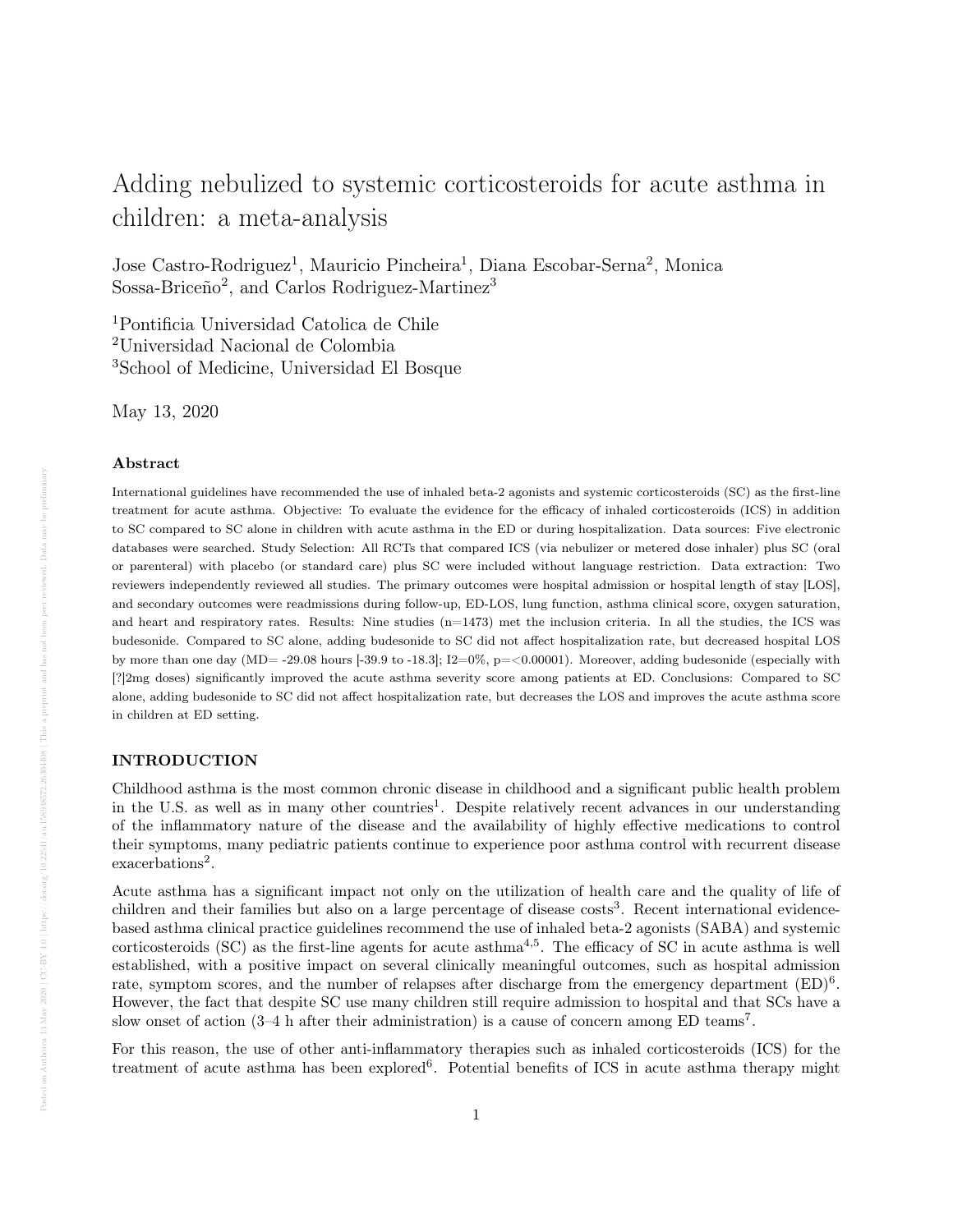include a rapid onset of action and a significant efficacy in diminishing airway reactivity and edema because of their direct delivery to the airways<sup>8</sup>. This is mainly because ICS, but not SC, cause immediate local bronchial mucosal vasoconstriction and inhibition of edema formation mediated by non-genomic mechanisms<sup>9</sup>. The main non-genomic mechanisms involve the activation of endothelial nitric oxide (NO) synthase and NO synthesis, which produce an increase in noradrenergic neurotransmission in the airway vasculature, with a consequent reduction in airway blood flow<sup>10</sup>. The decrease in airway blood flow is a desirable effect in asthmatic patients, given that they have significantly increased blood flow in the airway mucosa<sup>11</sup>.

Therefore, the use of ICS for treating patients with acute asthma has become a subject of interest in recent years. There are reports showing the clear efficacy of ICS in the management of acute asthma when compared with a placebo $8,12$ . In a recent systematic review with a meta-analysis that compared the efficacy of ICS with SC for acute asthma in children consulting in the ED or the equivalent, we found no significant differences between ICS and SC in terms of hospital admission rates, unscheduled visits for asthma symptoms, or need for an additional course of  $SC^{12}$ . However, only a few studies have investigated the possibility of a beneficial effect of ICS added to SC, and the results have been conflicting, as was stated in a systematic review published in 2012, where only two RCTs carried out exclusively in a pediatric population were included<sup>8</sup>.

Thus the present systematic review aims at updating and evaluating the available evidence for the efficacy of ICS (via nebulizer or metered dose inhaler [MDI]) in addition to SC compared to the standard therapy with SC for treating pediatric patients with acute asthma in the ED or during hospitalization.

# METHODS

## Search and selection criteria

This study was registered with the International Prospective Register of Systematic Reviews (PROSPERO, http://www.crd.york.ac.uk/PROSPERO) as CRD42019133045. We followed the Preferred Reporting Items for Systematic Reviews and Meta-Analyses (PRISMA) guidelines to perform this review<sup>13</sup>. The authors identified studies published in MEDLINE, EMBASE, LILACS, CENTRAL and CINAHL databases, up to August 2019, using the terms "(((budesonide OR ciclesonide OR mometasone OR beclomethasone OR flunisolide OR fluticasone OR triamcinolone) AND (prednisone OR prednisolone OR hydrocortisone OR methylprednisolone OR dexamethasone OR betamethasone) AND (asthma exacerbations OR acute asthma OR acute wheezing OR wheezing exacerbations)))", filtered for children birth–18 yrs and clinical trials; language restrictions were not applied.

To be included, studies had to meet all of the following criteria: 1) children (preschoolers to adolescents) with asthma presenting with an acute asthma in the ED or hospitalized 2) randomized clinical trials (RCTs; parallel group or cross-over design) of any duration; 3) comparison of ICS (by nebulizer or MDI) plus SC (oral or parenteral) vs. placebo (or standard care)plus SC; and 4) a report of at least one of the following outcomes: primary outcomes: hospital admission (for ED studies) or hospital length of stay [LOS] (for hospitalized studies); and secondary outcomes: asthma clinical score, readmissions during the follow-up, ED-LOS, lung function, oxygen saturation  $(SpO<sub>2</sub>)$ , heart and respiratory rates, additional SABA requirements, and drug-related adverse effects [AEs] or severe adverse events [SAEs]. An SAE was defined as any untoward medical occurrence that results in death, is life-threatening, requires inpatient hospitalization, or results in persistent or significant disability or incapacity<sup>14</sup>.

We excluded studies that only involved patients experiencing their first wheezing episode or bronchiolitis and patients with other chronic respiratory conditions (e.g. bronchopulmonary dysplasia, cystic fibrosis, primary ciliary dyskinesia, and post-infectious bronchiolitis obliterans) or congenital cardiopulmonary conditions.

## Data Extraction and Assessment of Risk of Bias

Titles, abstracts, and citations were independently analyzed by the authors (JC-R, CR-M). From the full text, all studies were independently assessed for inclusion. The authors were independently involved in all stages of study selection, data extraction, and risk of bias assessment. The latter was assessed according to recommendations outlined in the Cochrane Handbook<sup>15</sup> for the following items: 1) adequacy of sequence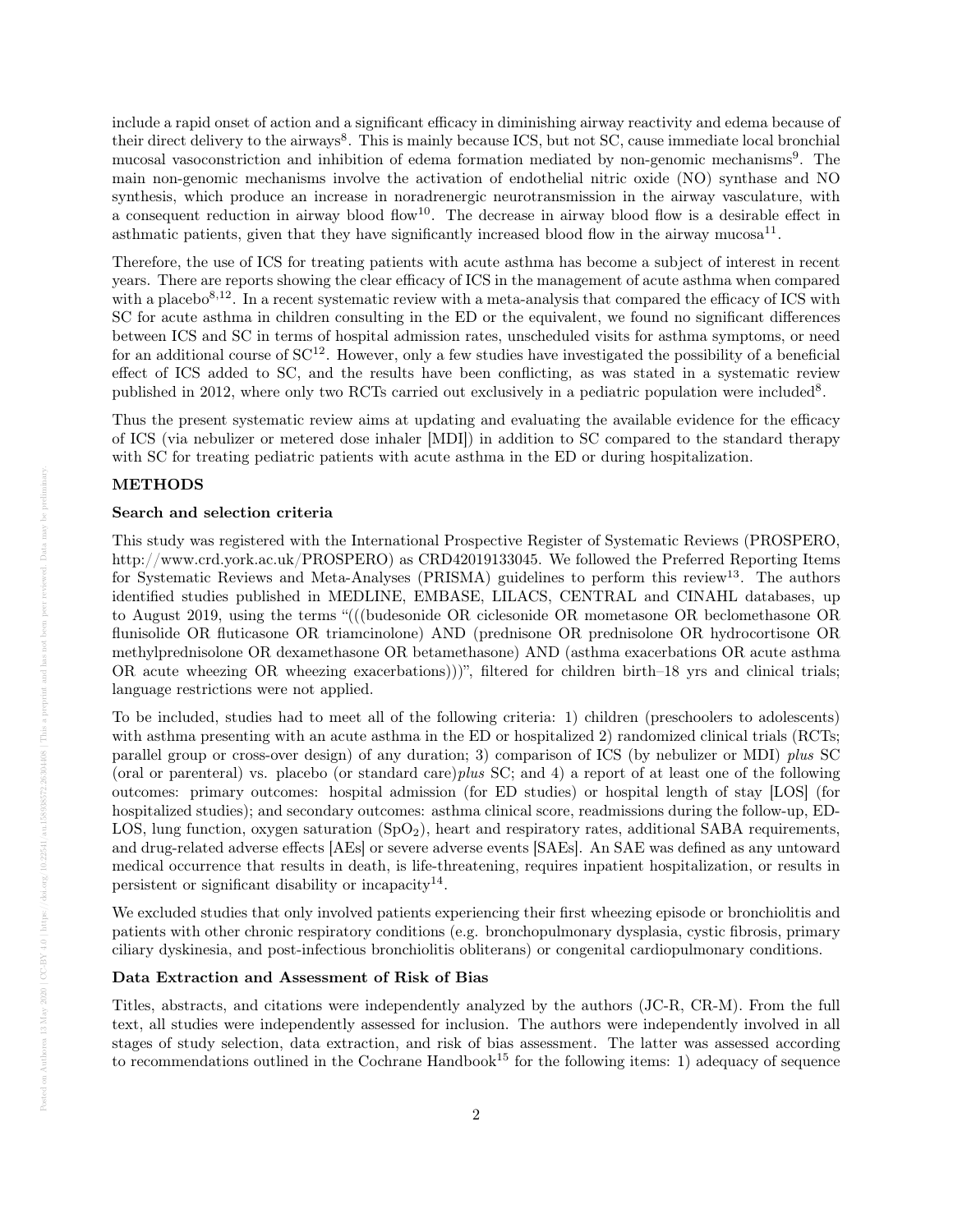generation; 2) allocation concealment; 3) blinding of participants and investigators; 4) blinding of outcome assessment; 5) incomplete outcome data; 6) selective outcome reporting, and other bias. Disagreements were discussed and resolved by consensus.

#### Data Analysis

The analysis was performed on the basis of intention to treat and included all participants. Outcomes were pooled using mean differences (MD) (inverse variance method), standardized mean differences (SMD) for similar outcomes measured in different scales, and Mantel-Haenszel risk ratios (RR). When significant data was reported only in median and IQR, mean and SD were estimated according to the literature<sup>16</sup>, and the estimation was pooled in the meta-analysis; all estimated data will be properly identified. Estimate precision was quantified by 95% confidence intervals (CI). Heterogeneity was measured by the  $I<sup>2</sup>$  test ([?]25% absence of bias; 26 to 39% unimportant;  $40\%$  to  $60\%$  moderate; and  $60\%$  to  $100\%$  substantial bias)<sup>17</sup>. A fixedeffects model was used when there was no evidence of significant heterogeneity in the analysis  $(I^2 < 40\%)$ ; if significant heterogeneity was found, a random-effects model was used<sup>18,19</sup>. A priori subgroup analyses included: setting (ED vs. hospitalized), age (preschooler vs. school-age), acute asthma severity score, doses of ICS, type of SC, and sponsored (pharmaceutical industry vs. independent). The meta-analysis was performed with Review Manager 5.3.5 software (Cochrane IMS, 2014).

## RESULTS

A total of 41 studies were identified after duplicates were removed, and 32 studies were excluded based on the title and the abstract (11 were not performed for acute asthma, 13 did not use systemic corticosteroids in both groups, 5 did not specify the data for children, and 2 RCTs did not include intervention drugs). We performed a full text review of nine articles, 20-28 all of which met our inclusion criteria and were counted in the quantitative and qualitative analyses (Figure 1).

#### Included Studies

These nine studies<sup>20-28</sup> were published between 1998 and 2017. A summary of the characteristics of the included studies is shown in Table 1. Three were done in Turkey<sup>22,26,28</sup>and one in each of the following countries: Canada<sup>20</sup>, US<sup>23</sup>, Saudi Arabia<sup>25</sup>, Venezuela<sup>27</sup>, Brazil<sup>21</sup>, and Bangladesh<sup>24</sup>. All of the studies were of parallel-group design, eight trials<sup>20-26,28</sup> were double-blinded, and one was a simple blinded trial<sup>27</sup>. Six studies were performed in the  $ED^{20,22,23,25,27,28}$  and three in hospitalized children<sup>21,24,26</sup>. Two studies<sup>20,27</sup> were performed in the ED but also had some information for admitted patients, and one<sup>27</sup> of those studies had a three-intervention-group design, but we included only information for our comparison criteria (ICS  $+$  SC vs. SC). One study<sup>25</sup> allowed the inclusion of patients previously included in the study. All the studies included an asthma clinical severity score, but the score varied between studies (Table 1). Four studies<sup>20,23,25,28</sup> reported funding information, and all of them were independently sponsored (not by the pharmaceutical industry). All except two studies<sup>21,22</sup> had high methodological quality (Figure 2).

# Participants

Selected studies included 1473 patients, who presented 1656 episodes of acute asthma. A higher percentage of males than females were enrolled in all the studies (Table 1). The age range of the enrolled patients was between 0.58 yrs. to 13 yrs. Two studies<sup>21,26</sup> reported younger patients (mean age 12.4 months<sup>21</sup> and 19 months<sup>26</sup>); however, none of them enrolled patients with bronchiolitis or first wheezing episode.

Four studies<sup>20,25,26,27</sup> reported the family history of asthma (12% to 75% of the patients included had a positive family history). Only two studies<sup>26,28</sup> reported the positive asthma predictive index (API) status  $(30-38\% \text{ had positive API})$ . Six studies<sup>20,22,23,25,26,28</sup> reported the use of ICS in the past (range from 20%) to 100%). Sung et al.<sup>20</sup> and Upham et al.<sup>23</sup> stratified patients according to the use of ICS, while Nuhoglu et al.<sup>22</sup> and Alangari et al.<sup>25</sup> only reported the prevalence of ICS used. In the Razi et al.<sup>26</sup> trial, the use of ICS was a mandatory inclusion criterion, but in the Razi et al.<sup>28</sup> trial, patients with budesonide more than 400 mcg/day or those who change their doses in the last 2 months were excluded. The acute asthma severity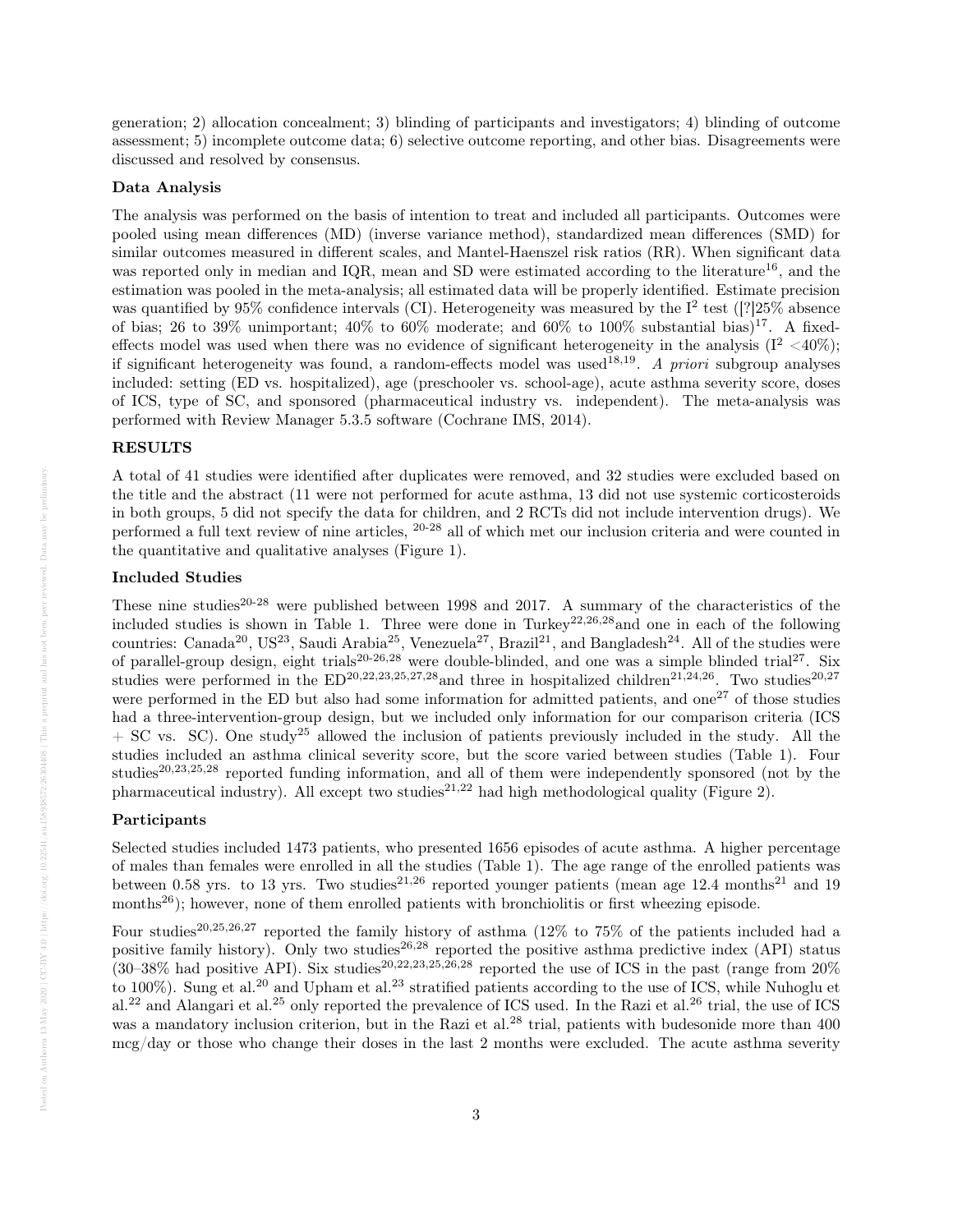scores at randomization were moderate to severe in four studies<sup>23-26</sup>, but using different clinical scores (Table 1).

# Intervention

In seven studies<sup>20,22,23-26,28</sup>, a comparison was made between  $\text{ICS}+\text{SC}$  and SABA vs. saline solution (as a  $p$ lacebo)+SC and SABA. Only two studies<sup>21,27</sup> included different interventions for comparison: Kassisse et al.<sup>27</sup> included no placebo and Sano et al.<sup>21</sup> compared ICS+SC and SABA vs. ipratropium bromide+SC and SABA. All the studies performed in the ED used nebulized budesonide as the ICS in the intervention group at various total doses from 1 mg to 3 mg (administrated in two or three nebulizations). Two<sup>21,26</sup> out of three of the hospitalized studies described the use of nebulized budesonide during hospitalization (2mg/day up to 5 days in Razi et al.<sup>26</sup>and "0.25 mg of inhaled budesonide suspension 4 times daily to a total dose of 1 mg/d throughout the hospitalization period" in Sano et al.<sup>21</sup>). All the studies included SC as the standard care for both intervention and control groups (Table 1).

#### Primary Outcomes

a. Hospital admission in ED studies: Five studies<sup>20,23,25,27,28</sup> reported information for this outcome. In the pooled data of the four studies<sup>20,23,25,27</sup> that reported absolute admission data, there was a tendency to favor budesonide for reducing the risk of hospital admission, but it did not reach a significant difference  $(RR= 0.89 \, |95\% \, \text{CI: } 0.74 \, \text{to } 1.07]$ ,  $I^2=0\%$ ,  $p=0.21$ ) (Figure 3). This result was similar using random effect model (RR=0.92 [0.77-1.09), p=0.34). Razi et al.<sup>28</sup> reported a significantly higher discharge rate in the budesonide than in the placebo group (survival analyses:  $log-rank=12.407$ ,  $p<0.001$ ).

In the subanalysis of studies that included only moderate to severe acute asthma episodes<sup>23,25</sup>, there was no significant difference in hospital admission between the budesonide and placebo groups (RR= 0.88 [0.68 to 1.14],  $I^2=47\%$ , p= 0.34). In the subanalysis of ICS doses (budesonide [?] 2 mg vs.  $\langle$  2mg), there was no significant difference in hospital admission between groups (RR=0.89 [0.71 to 1.11],  $I^2=26\%$ , p=0.29 vs. RR= $0.89$  [0.67 to 1.19], p= $0.44$ ).

**b. Hospital LOS:** Four studies<sup>20,21,26,27</sup>reported data for this outcome. Pooled data from two studies<sup>21,26</sup> that reported hospital LOS in hours showed a significant reduction in LOS for those who received budesonide rather than controls (MD = -29.08 hours [-39.9 to -18.3];  $I^2=0\%$ , p=<0.00001) (Figure 4). This result was similar using random effect model (data not shown). The other study<sup>20</sup>reported a survival analysis where children who received budesonide were released from the ED or discharged from the hospital significantly more rapidly than were those who received placebo (log rank test,  $p = 0.02$ ); but Kassisse et al.<sup>27</sup> reported no significant difference.

#### Secondary Outcomes

a. Acute asthma severity score in ED and hospitalized studies:Although all the studies included information for this outcome, they were analyzed separately according to the setting, type of score, and how it was reported. The two big trials<sup>23,25</sup> done in the ED included difference in score, without giving the basal or post-intervention score, precluding the possibility to include their data in the overall score meta-analysis of ED studies. There was no significant difference in the asthma score between the budesonide and the control group in these two trials (Figure 5a). This result was similar using random effect model (RR=-0.13 [-0.38 to 0.12), p=0.30). The other four studies done in  $ED^{20,22,27,28}$  reported post-intervention data; when the data was reported in median and IQR, we estimated mean and SD according to the literature<sup>16</sup>. We found that children from the budesonide group significantly improved their asthma score compared with the placebo group in the ED studies<sup>20,22,27,28</sup> (SMD: -0.30 [-0.53 to -0.06], p=0.01,  $I^2=27\%$ ), Figure 5b. This result was similar using random effect model (SMD:  $-0.31$   $[-0.60$  to  $-0.02)$ ,  $p=0.04$ ). In the subanalysis comparing doses of budesonide ( $[?]2mg$  vs.  $\langle 2 \text{ mg} \rangle$ , the pool data of ED studies showed a significant improvement in acute asthma severity score in the budesonide vs. placebo group, but clearly this effect was driven by the studies using [?]2 mg (Figure 5c).

Among studies performed in trials with hospitalized children, one study<sup>24</sup> showed a significant differences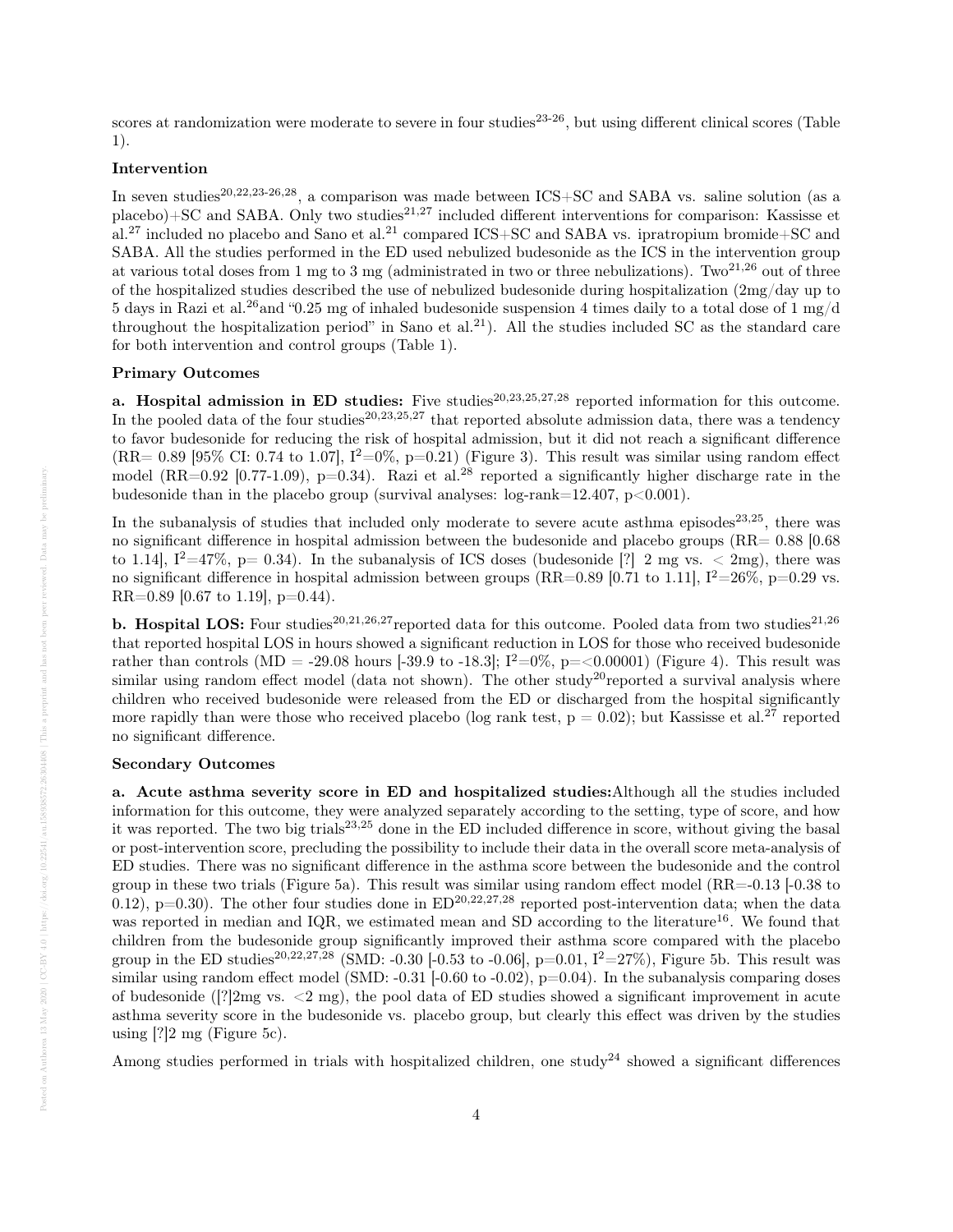in the asthma score at 1 hour, 2 hours and 3 hours from intervention favor to budesonide vs placebo group  $(7.36\pm1.03 \text{ vs } 9.18\pm1.01 \text{ p} < 0.01 \text{ at } 1\text{ h}, 5.91\pm0.52 \text{ vs } 7.30\pm1.05 \text{ p} < 0.01 \text{ at } 2\text{ h}, 5.42\pm0.50 \text{ 6.36}\pm0.70 \text{ p} < 0.01 \text{ at } 1\text{ h}$ at 3 h, respectively). The other trials<sup>21,26</sup> only gave graphics but not data on asthma score. One study<sup>21</sup> reported a significantly reduction in the clinical score for the budesonide, but the other<sup>26</sup> did not.

**b. LOS in ED studies:** Three studies<sup>20,25,28</sup> reported data for this outcome. There was not significantly difference in LOS between the budesonide and control groups MD= -0.26 [-0.88 to 0.35];  $I^2 = 91\%$ , p=0.40).

c. Readmissions during follow-up: Four studies<sup>20,21,23,25</sup> included data for this outcome. There was no significant difference in readmission during the follow-up (overall OR=0.89 [0.36 to 2.25]; I2 = 0%, p=0.81).

d. Lung function: Only two studies<sup>22,24</sup>reported this outcome and both measured the peak expiratory flow rate (PEFR). Nuhoglu et al.<sup>22</sup> reported an increased mean of PEFR in the budesonide vs. placebo group (72.50  $\pm$  23.8 vs. 47.86  $\pm$  18.9, p=0.02). Similarly, Akhtaruzzaman et al.<sup>24</sup> reported significantly more improvement in the % of predicted PEFR value in the budesonide vs. placebo group at 1,2 and 3 hour after treatment (76.63  $\pm$  1.4 vs. 69.30  $\pm$  1.1, p=<0.01; 77.42  $\pm$  1.2 vs. 71.42  $\pm$  1.1, p=<0.01; and 78.58  $\pm$  1.1 vs.  $72.36 \pm 1.0$ , p= $< 0.01$ , respectively).

e. SpO<sub>2</sub>: Four studies done in  $ED^{20, 23,27,28}$  reported data for this outcome. The pooled data of two studies<sup>23,27</sup> showed no difference in the mean change from baseline among budesonide vs. control group (data not shown). Similarly, Sung et al.<sup>20</sup> reported no difference. However, Razi et al.<sup>28</sup> showed significant higher SpO<sub>2</sub> at 120 min post-intervention in the budesonide vs. placebo group (95% [93–98] vs. 91.5% [90–96],  $p=0.012$ ).

Among studies performed in trials with hospitalized children, Akhtaruzzaman et al.<sup>24</sup> found a significant difference at 1, 2, and 3 hrs. after intervention favorable for the budesonide vs. placebo group (95.15%  $\pm$ 0.71 vs.  $94.12\% \pm 0.89$ , p  $\lt 0.01$ ;  $95.55\% \pm 0.71$ vs.  $94.45\% \pm 0.83$ , p $\lt 0.01$ ; and  $95.94\% \pm 0.35$  vs.  $94.76\%$  $\pm$  0.66, p<0.01, respectively).

f. Heart and respiratory rates: Three studies<sup>20,23,28</sup> done at ED and one in hospitalized children<sup>24</sup>reported data for heart rate. The pooled data of two ED studies<sup>23,28</sup> showed no significant difference in overall heart rate change between the budesonide and control groups (MD = -1.08 [-6.48 to 4.32];  $I^2 = 0\%$ , p=0.70). Also, Sung et al.<sup>20</sup> reported that there were no differences between groups. The study performed in hospitalized children<sup>24</sup> showed a significant lower heart rate at 1, 2, and 3 hrs. after intervention favorable to budesonide vs. placebo group (102.18±6.58 vs. 109.09±5.48, p <0.01; 88.42±5.36 vs. 96.85±5.24, p<0.01; 83.64±3.86 vs.  $93.52 \pm 4.56$ ,  $p < 0.01$ , respectively).

Four studies<sup>21,23,24,27</sup> reported data for the respiratory rate. There was no significant change in pooled data for respiratory rate among studies done in  $ED^{23,27}$  (MD = 0.43 [-1.43 to 2.29];  $I^2 = 0\%$ ,  $p=0.65$ ). However, among trials with hospitalized children, Sano et al.<sup>21</sup>reported significantly higher respiratory rates at 24, 36, and 48 hrs. among children in the control group (who received ipratropium bromide) than those in the budesonide group; and Akhtaruzzaman et al.<sup>24</sup> reported a significant lower respiratory rate at 1, 2, and 3 hrs. after intervention favorable to budesonide vs. placebo group  $(24.97\pm3.25 \text{ vs. } 27.82\pm4.10, \text{ p } < 0.01;$  $23.55\pm2.77$  vs.  $25.27\pm3.35$ ,  $p < 0.01$ ; and  $22.42\pm1.79$  vs.  $24.48\pm2.74$ ,  $p < 0.01$ , respectively).

g. Additional SABA requirement: Only one study<sup>20</sup> reported this outcome, showing no difference in additional salbutamol use between groups.

h. Adverse events: Six studies<sup>20,23-27</sup>reported AE data, and four studies<sup>20,24,26,27</sup> reported no occurrence of AEs. Upham et al.<sup>23</sup> reported a total of 106 AEs in 62 patients (33 in the budesonide and 29 in the control group). Alangari et al.<sup>25</sup> described 28 AE episodes, 17 cases of fine tremors (7 in the budesonide and 10 in the control group), and 11 cases of palpitations (6 in the budesonide and 5 in the control group); these details were described in their protocol document (NCT01524198).

## DISCUSSION

To our knowledge, this is the first meta-analysis of trials exclusively carried out in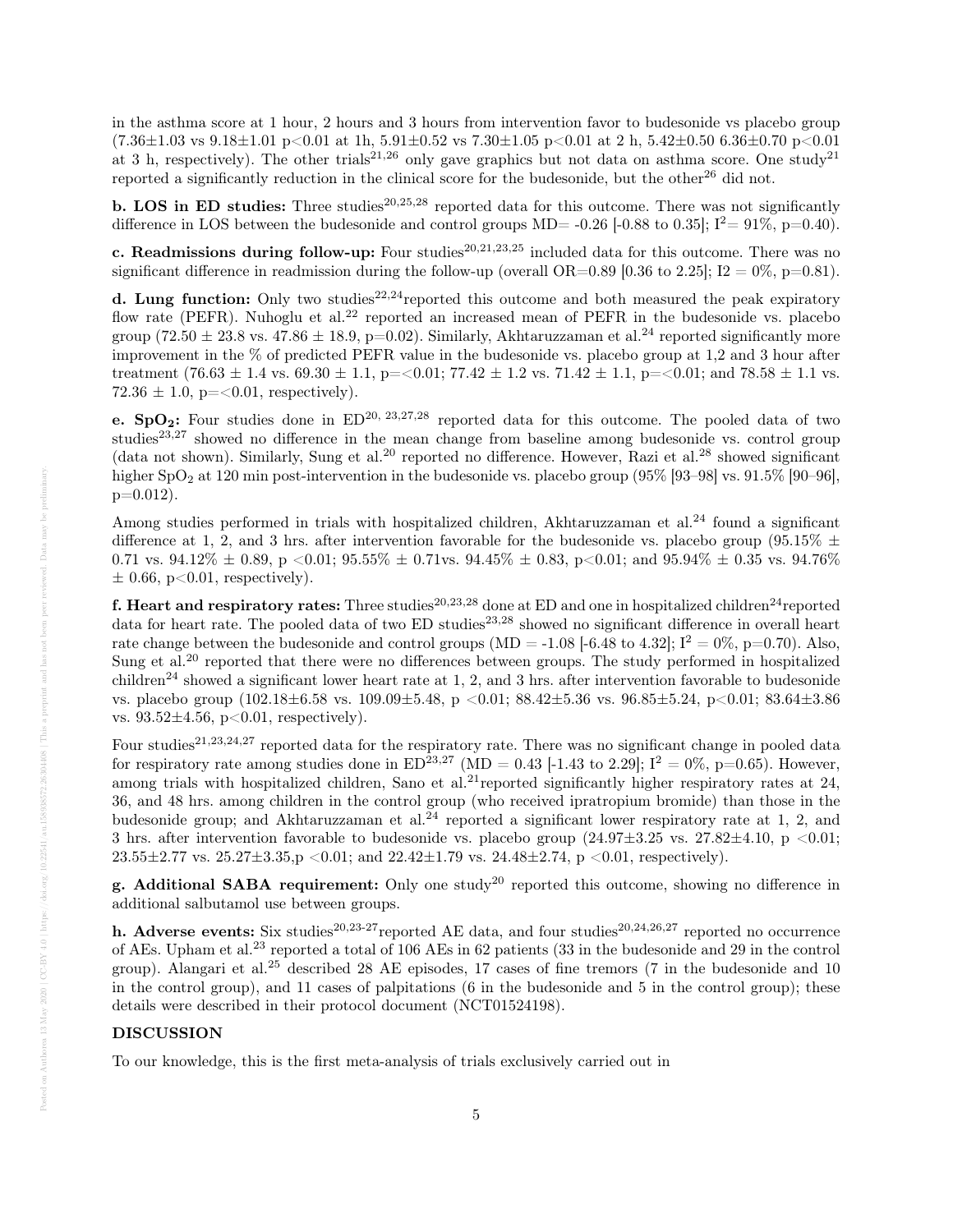children and adolescent populations that explored the efficacy of adding ICS to SC compared with SC alone for acute asthma when consulting in the ED or during hospitalization. Our study demonstrates that in children hospitalized with an acute asthma episode adding budesonide significantly reduces the LOS by more than one day. Among the trials done in the ED, adding budesonide significantly improved the acute asthma severity score, especially when using high doses of budesonide  $(22 \text{ mg})$ .

Objective measurements such as  $SpO<sub>2</sub>$  and respiratory and heart rates were significantly different between children treated with the addition of budesonide versus controls. The  $SpO_2$ improved, while respiratory and heart rates decreased in the budesonide group only among trials with hospitalized children; however, not pooled data analysis was able to performed. It is important to mention that heart rate could be influenced by the SABA drugs included in the protocol. In terms of lung function, only two studies (one in the ED and one in hospitalized children) reported this outcome, and in both children on ICS+SC significantly improved the PEFR in comparison with SC. The same result was before described in adults using PEFR, but not with FEV1<sup>8</sup>. Similarly, the present review shows that adding budesonide to SC does not result in more AEs or SAEs, as was described in the last Cochrane review<sup>8</sup>.

The most recent GINA guidelines<sup>4</sup> stated that a high dose of ICS within the first hours after presentation to ED reduces the need for hospitalization in patients who did not receive SC, but the addition of ICS to SC is inconclusive, and the type of ICS, doses, and duration remain unclear; moreover, the cost is an issue that remains to be resolved. Likewise, the latest Cochrane review<sup>8</sup> of five studies ( $n=433$  patients), but only two studies<sup>20,23</sup> in children, showed that ICS plus SC significantly reduces hospital admission compared with SC. but with high heterogenicity (OR=0.54 [0.36 to 0.81],  $I^2=52\%$ ), and stated the necessity for further research "to clarify the most appropriate drug dosage and delivery device, and to define which patients are most likely to benefit from ICS therapy". Our systematic review of nine studies done exclusively in a population of children with acute asthma  $(n=1473)$  showed that adding budesonide via nebulizer did not reduce hospital admission, but significantly reduces the LOS, and improves the asthma severity score in the ED, especially when using high doses of budesonide. In terms of cost, in a recent cost-effectiveness analysis done in a middle-high income country, we demonstrated that ICS in addition to SCs compared with standard therapy with SCs for treating pediatric asthma model showed that compared to SCs, therapy with ICS+SCs was associated with lower total costs (US\$ 88.8 vs.US\$97.7 average cost per patient) and a lower probability of hospital admission  $(0.9060 \text{ vs. } 0.9000)^{29}$ .

The biological explanation of the superiority of adding ICS to SC vs. SC is the addition of the non-genomic effect, which only ICS exhibit (i.e. activation of endothelial NO synthase and NO synthesis, increasing the noradrenergic neurotransmission in the airway vasculature and therefore reducing the airway blood flow<sup>10</sup>, a desirable effect in asthmatic patients, where a significant increased blood flow in the airway mucosa ocurrs<sup>11</sup>), to the genomic effect of SC. Another advantage of adding ICS is their very rapid onset of action (in minutes) in contrast to the slow onset of action of SCs (3–4 h after administration). An additional mechanism is that ICS administration simultaneously with SABA could acutely potentiate its bronchodilation effect<sup>30</sup>.

In all the RCTs included in this systematic review, the ICS used was budesonide. A study in vivo $31$  showed that budesonide oleate is formed rapidly in human airways after inhalation and is detectable in lung tissue for almost 2 days after a single inhalation. Esterification takes place intracellularly within the lungs, and the sustained action of budesonide is explained by this fatty acid conjugation. This sustained retention of esterified budesonide in the lungs supports the prolonged duration of action of budesonide and its suitability for once-daily administration<sup>31</sup>. Budesonide, compared with other ICS, had the highest vasoconstrictive effect in airway blood flow $32,33$ , and since airway blood flow is increased in asthmatics, the vasoconstrictive effect of ICS is beneficial. Also, when budesonide was nebulized up to 26% of the drug is systemically bioavailable in children<sup>34</sup>.

This study has several limitations. First, no studies using ICS delivery by MDI were found, and therefore the results of budesonide via nebulizer cannot be extrapolated to ICS delivery via MDI or to other types of ICS. Also, it was not possible to evaluate the relative efficacy of the different nebulizer devices used in these trials. Second, only two studies measured lung function. Third, differences in type of SC was not analysis in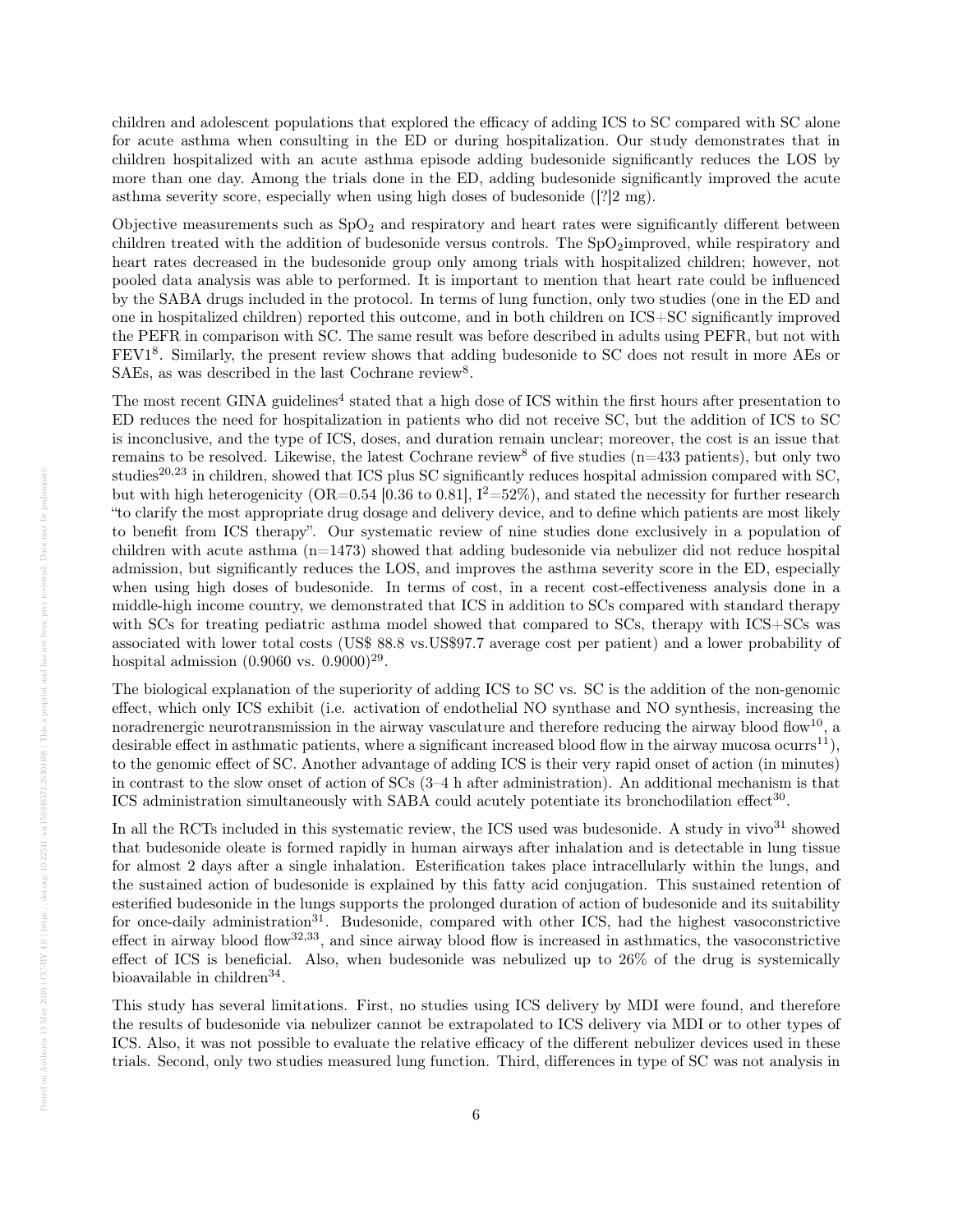detail. Fourth, the minimal clinically important difference for each asthma score using in the trials was not reported. Five, since better results were obtained using 2mg doses of budesonide, more trials with higher doses need to be performed. The strength of this study is that it includes nine RCTs exclusively carried out in a population of children, most of them with high-quality methodology, from seven different countries around the world involving more than 1400 patients with asthma.

In conclusion, adding budesonide to SC, compared with SC alone, for acute asthma in hospitalized children significantly reduces the LOS by more than one day, and significantly improves the acute asthma severity score for patients in the ED (especially using [?] mg).

List of Abbreviations: AEs= adverse effects, API= asthma predictive index, ED= emergency department, ICS= inhaled corticosteroids, LOS= length of stay, MDI= metered dose inhaler, NO= nitric oxide, PEFR= peak expiratory flow rate, RCTs= randomized clinical trials, RR= risk ratios, SAEs= severe adverse effects,  $SABA=$  beta-2 agonists,  $SpO<sub>2</sub>=$  oxygen saturation,  $SC=$  systemic corticosteroids,  $SMD=$  standardized mean differences.

# REFERENCES

- 1. Akinbami LJ, Moorman JE, Garbe PL, Sondik EJ. Status of childhood asthma in the United States, 1980–2007. Pediatrics 2009;123: S131–S145.
- 2. Hasegawa K, Bittner JC, Nonas SA, Stoll SJ, Watase T, Gabriel S, Herrera V, Camargo CA Jr;. Multicenter airway research collaboration I. Children and adults with frequent hospitalizations for asthma exacerbation, 2012-2013: A Multicenter Observational Study. J Allergy Clin Immunol Pract. 2015; 3:751-8.
- 3. Asher I, Pearce N. Global burden of asthma among children. Int J Tuberc Lung Dis. 2014; 18: 1269-1278.
- 4. Global Initiative for Asthma. Global strategy for Asthma Management and Prevention, 2019. Available from:www.ginasthma.org (last accessed 31 July 2019).
- 5. British guideline on the management of asthma. 2016. Available from:www.sign.ac.uk/assets/sign153.pdf (last accessed 31 July 2019).
- 6. Alangari AA. Corticosteroids in the treatment of acute asthma. Ann Thorac Med. 2014; 9: 187-192.
- 7. Chen AH, Zeng GQ, Chen RC, Zhan JY, Sun LH, Huang SK, Yang CZ, Zhong N. Effects of nebulized high-dose budesonide on moderate-to-severe acute exacerbation of asthma in children: a randomized, double-blind, placebo-controlled study. Respirology. 2013; Suppl 3:47-52.
- 8. Edmonds ML, Milan SJ, Camargo Jr CA, Pollack CV, Rowe BH. Early use of inhaled corticosteroids in the emergency department treatment of acute asthma. Cochrane Database of Systematic Reviews 2012, Issue 12. Art. No.: CD002308. DOI: 10.1002/14651858.CD002308.pub2.
- 9. Rodrigo GJ. Rapid effects of inhaled corticosteroids in acute asthma: an evidence-based evaluation. Chest 2006;130: 1301–1311.
- 10. de Benedictis FM, Bush A. Corticosteroids in respiratory diseases in children. Am J Respir Crit Care Med. 2012; 185: 12-23.
- 11. Kumar SD, Emery MJ, Atkins ND, Danta I, Wanner A. Airway mucosal blood flow in bronchial asthma. Am J Respir Crit Care Med. 1998; 158: 153-156.
- 12. Beckhaus AA, Riutort MC, Castro-Rodriguez JA. Inhaled versus systemic corticosteroids for acute asthma in children. A systematic review. Pediatr Pulmonol. 2014; 49:326-34.
- 13. Shamseer L, Moher D, Clarke M, Ghersi D, Liberati A, Petticrew M, Shekelle P, Stewart LA. Preferred reporting items for systematic review and meta-analysis protocols (PRISMA-P) 2015: elaboration and explanation. BMJ 2015: 349, g7647–g7647.
- 14. International Conference on Harmonisation of Technical Requirements for Registration of Pharmaceuticals for Human Use. Clinical safety data management: definitions and standards for expedited reporting [Accessed May, 2015]. Available at: $http://www.pmda.gov.jp/file/000156623.pdf$
- 15. Higgins JP, Altman DG, Gotzsche PC, Juni P, Moher D, Oxman AD, Savovic J, Schulz KF, Weeks L, Sterne JA. The Cochrane Collaboration's tool for assessing risk of bias in randomised trials. BMJ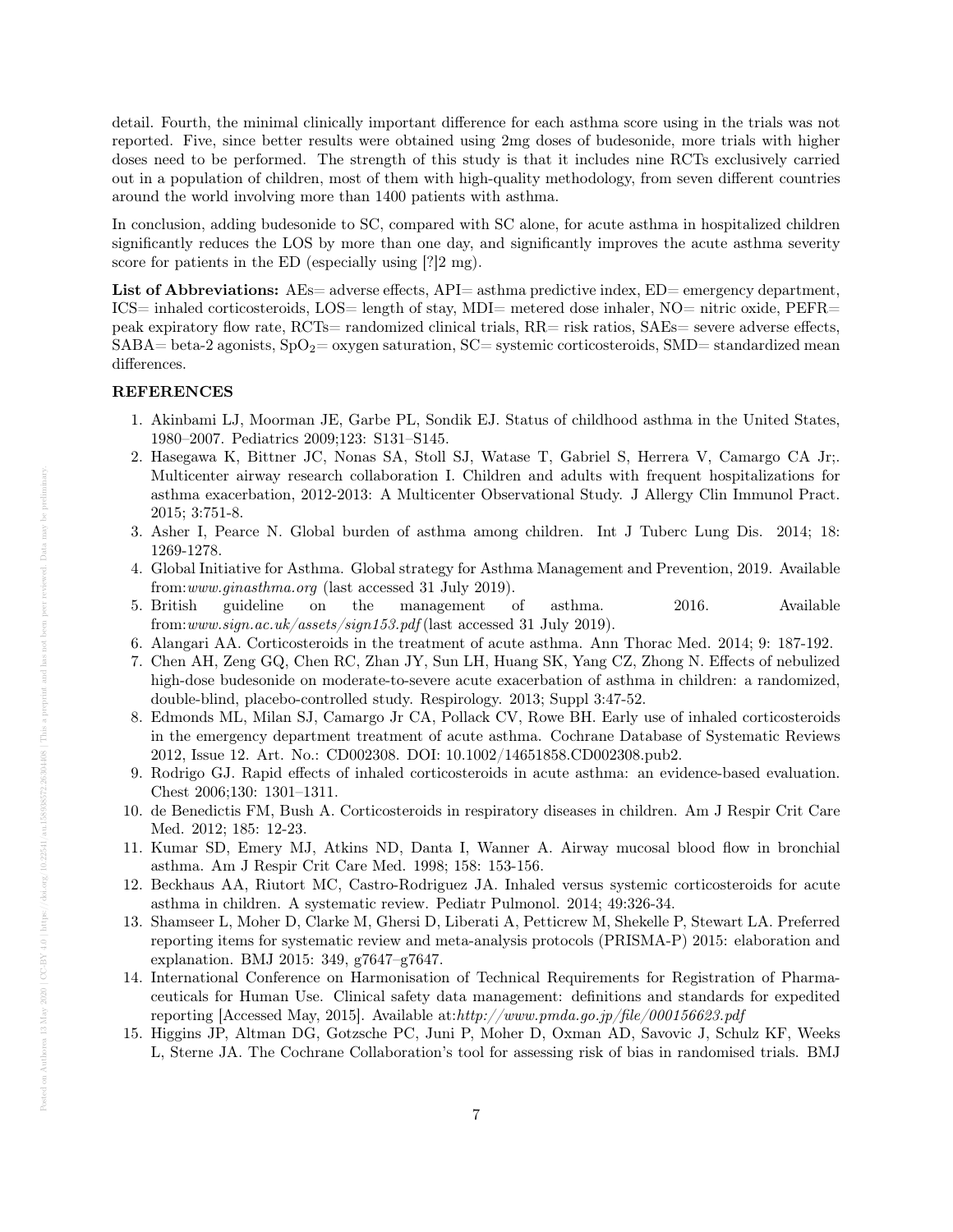2011: 343, d5928.

- 16. Wan X, Wang W, Liu J, Tong T. Estimating the sample mean and standard deviation from the sample size, median, range and/or interquartile range. BMC Med Res Methodol. 2014;14:135.
- 17. Higgins JPT, Thompson SG, Deeks JJ, Altman DG. Measuring inconsistency in meta-analyses. BMJ 2003; 327: 557–560.
- 18. Deeks JJ, Altman DG, Bradburn M. Statistical Methods for Examining Heterogeneity and Combining Results from Several Studies in Meta-Analysis. in Systematic Reviews in Health Care: Meta-Analysis in Context, Second Edition (ed. BMJ Publishing Group)
- 19. Borenstein M, Hedges LV, Higgins JPT, Rothstein HR. Introduction to metaanalysis. 2009, John Wiley & Sons.
- 20. Sung L, Osmond MH, Klassen TP. Randomized, controlled trial of inhaled budesonide as an adjunct to oral prednisone in acute asthma. Acad Emerg Med. 1998; 5: 209–13.
- 21. Sano F, Cortez GK, Sole D, Naspitz CK. Inhaled budesonide for the treatment of acute wheezing and dyspnea in children up to 24 months old receiving intravenous hydrocortisone. J Allergy Clin Immunol. 2000; 105: 699–703.
- 22. Nuhoglu Y, Atas E, Nuhoglu C, Iscan M, Ozcay S. Acute effect of nebulized budesonide in asthmatic children. J Investig Allergol Clin Immunol. 2015; 15: 197–200.
- 23. Upham BD, Mollen CJ, Scarfone RJ, Seiden J, Chew A, Zorc JJ. Nebulized Budesonide Added to Standard Pediatric Emergency Department Treatment of Acute Asthma: A Randomized, Double-blind Trial. Acad Emerg Med. 2011; 18: 665–673.
- 24. Akhtaruzzaman M, Ahmed SU, Hoque MA, Choudhury AM, Hossain MA, Islam MN, et al. Effects of nebulized budesonide as an adjunct to standard treatment of asthma exacerbations: a randomized, double-blind, placebo-controlled trial. Mymensingh Med J. 2014; 23: 418–25.
- 25. Alangari AA, Malhis N, Mubasher M, Al-Ghamedi N, Al-Tannir M, Riaz M, Umetsu DT, Al-Tamimi S. Budesonide nebulization added to systemic prednisolone in the treatment of acute asthma in children: A double-blind, randomized, controlled trial. Chest 2014; 145: 772–778.
- 26. Razi CH, Akelma AZ, Harmanci K, Kocak M, Kuras CanY. The Addition of Inhaled Budesonide to Standard Therapy Shortens the Length of Stay in Hospital for Asthmatic Preschool Children: A Randomized, Double-Blind, Placebo-Controlled Trial. Int. Arch. Allergy Immunol. 2015;166: 297– 303.
- 27. Kassisse E, Prada L, Salazar I, Garcia H, Kassisse J. Estudio aleatorizado abierto de ninos con exacerbacion aguda del asma tratados con esteroides inhalados. Rev Cubana Pediatr. 2017; 89: 165–176.
- 28. Razi CH, Corut N, Andıran N. Budesonide reduces hospital admission rates in preschool children with acute wheezing. Pediatr. Pulmonol. 2017; 52: 720–728.
- 29. Rodriguez-Martinez CE, Sossa-Briceño MP, Castro-Rodriguez JA. Advantage of inhaled corticosteroids as additional therapy to systemic corticosteroids for pediatric acute asthma exacerbation a costeffectiveness analysis. J Asthma. 2019; Jun 17:1-10. doi: 10.1080/02770903.2019.1628254.
- 30. Mendes ES, Cadet L, Arana J, Wanner A. Acute effect of an inhaled glucocorticosteroid on albuterolinduced bronchodilation in patients with moderately severe asthma. Chest. 2015;147:1037-1042.
- 31. van den Brink KI, Boorsma M, Staal-van den Brekel AJ, Edsbäcker S, Wouters EF, Thorsson L. Evidence of the in vivo esterification of budesonide in human airways. Br J Clin Pharmacol. 2008; 66: 27-35.
- 32. Horvath G, Wanner A. Inhaled corticosteroids: effects on the airway vasculature in bronchial asthma. Eur Respir J. 2006; 27:172-87.
- 33. Mendes ES, Pereira A, Danta I, Duncan RC, Wanner A. Comparative bronchial vasoconstrictive efficacy of inhaled glucocorticosteroids. Eur Respir J. 2003; 21: 989-93.
- 34. Agertoft L, Andersen A, Weibull E, Pedersen S. Systemic availability and pharmacokinetics of nebulised budesonide in preschool children. Arch Dis Child.1999;80:241-7.

## FIGURE LEGENDS:

Figure 1. Process of study selection.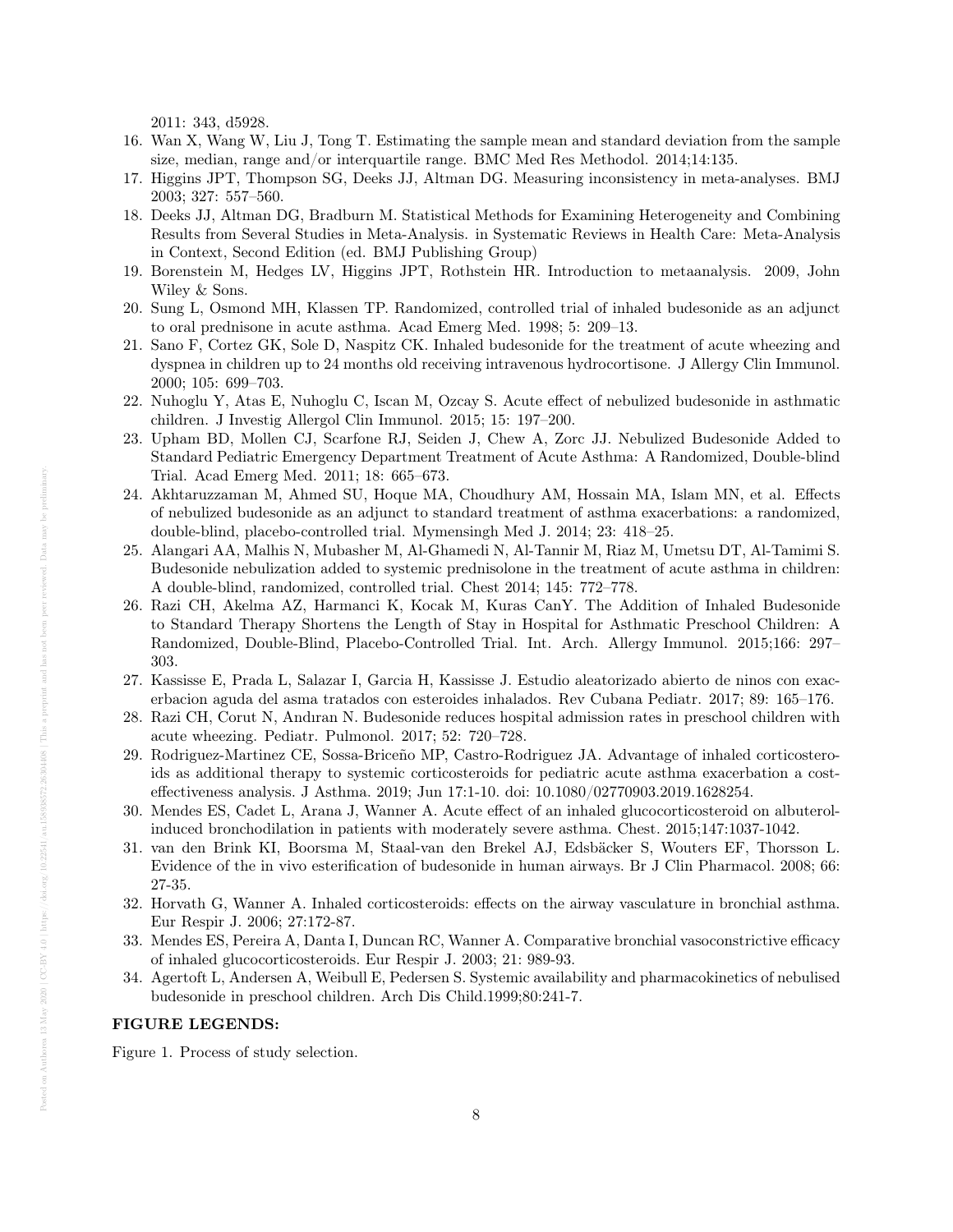Figure 2. Risk of bias of the eligible studies.

Figure 3. Pooled RRs and 95% CIs for overall hospital admissions in ED studies.

Figure 4. Pooled MDs and 95% CIs for LOS in hospital studies

Figure 5.a. Pooled MDs and 95% CI in the difference for acute asthma severity score in ED studies (mean differences).

Figure 5.b. Pooled SMD and SMD95% CI for acute asthma severity score in ED studies (mean after intervention).

Figure 5.c. Pooled SMD and SMD95% CI for acute asthma severity score in ED studies according by budesonide doses.

Figure 1. Process of study selection.

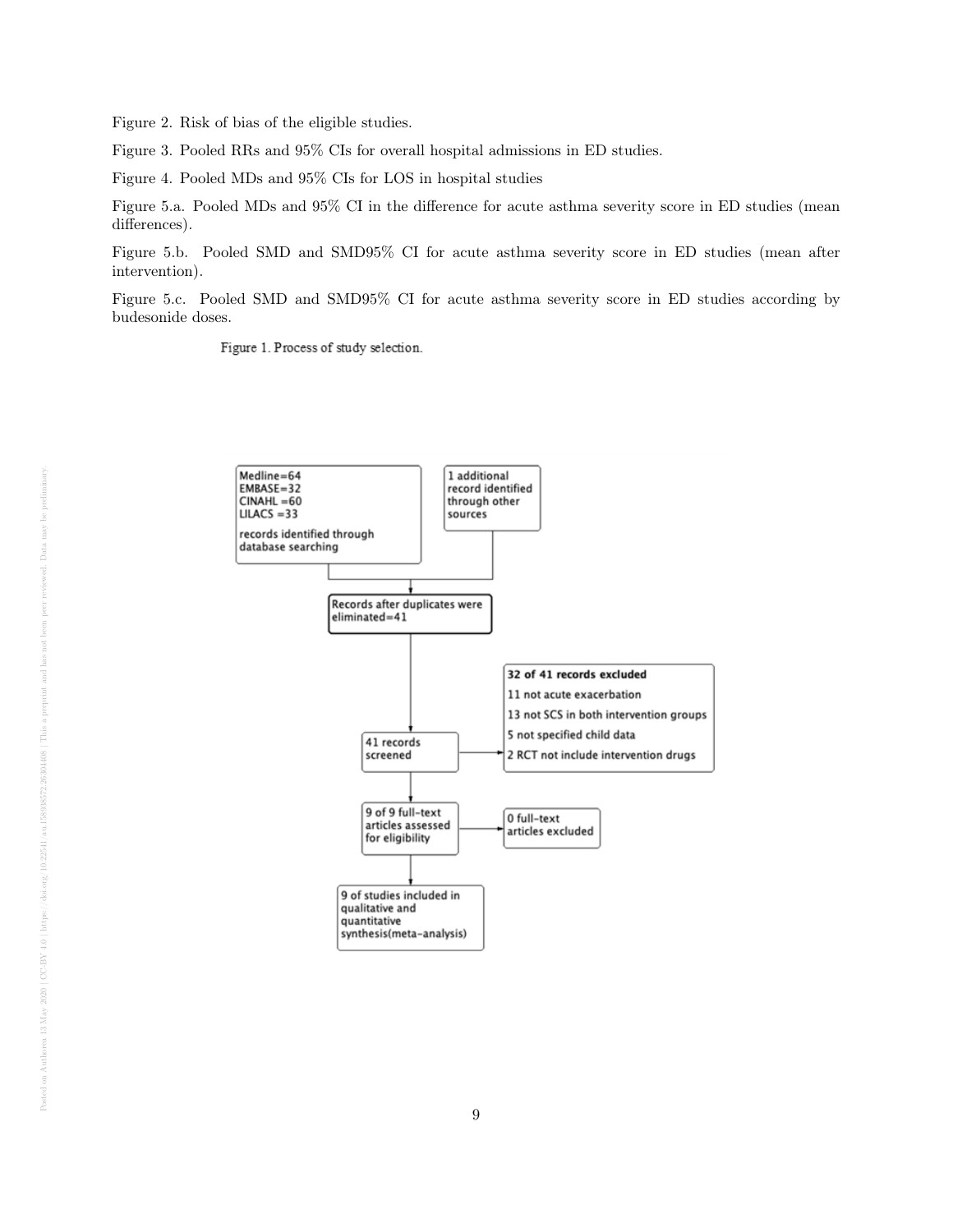

Figure 2. Risk of Bias of the Eligible Studies.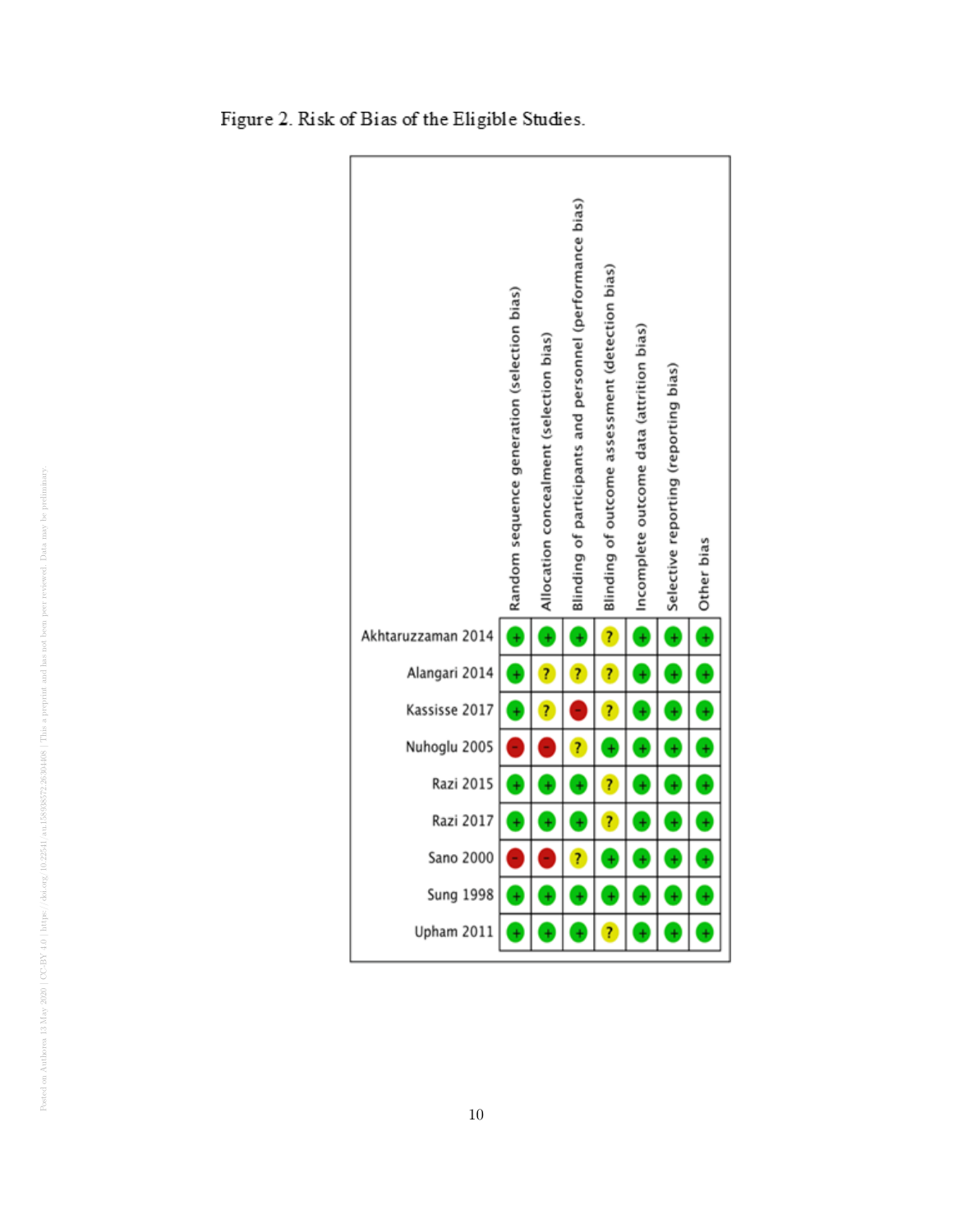# Figure 3. Pooled RRs and 95% CIs for overall hospital admissions in ED studies.

|                                                                        | <b>Budesonide</b><br>Control |     |     |     |            | <b>Risk Ratio</b>                                   | <b>Risk Ratio</b>                  |  |  |
|------------------------------------------------------------------------|------------------------------|-----|-----|-----|------------|-----------------------------------------------------|------------------------------------|--|--|
| <b>Study or Subgroup</b>                                               |                              |     |     |     |            | Events Total Events Total Weight M-H, Fixed, 95% CI | M-H, Fixed, 95% CI                 |  |  |
| Alangari 2014                                                          | 75                           | 458 | 82  | 448 | 51.6%      | $0.89$ [0.67, 1.19]                                 |                                    |  |  |
| Kassisse 2017                                                          | 11                           | 50  | 18  | 60  | 10.2%      | $0.73$ [0.38, 1.40]                                 |                                    |  |  |
| <b>Sung 1998</b>                                                       |                              | 24  | 5.  | 20  | 3.4%       | $0.33$ [0.07, 1.54] $\triangleleft$                 |                                    |  |  |
| <b>Upham 2011</b>                                                      | 56                           | 91  | 55  | 88  | 34.8%      | 0.98 [0.78, 1.24]                                   |                                    |  |  |
| <b>Total (95% CI)</b>                                                  |                              | 623 |     |     | 616 100.0% | 0.89 [0.74, 1.07]                                   |                                    |  |  |
| <b>Total events</b>                                                    | 144                          |     | 160 |     |            |                                                     |                                    |  |  |
| Heterogeneity: Chi <sup>2</sup> = 2.67, df = 3 (P = 0.45); $I^2 = 0$ % |                              |     |     |     |            |                                                     | 0.2<br>0.5                         |  |  |
| Test for overall effect: $Z = 1.24$ (P = 0.21)                         |                              |     |     |     |            |                                                     | Favours Budesonide Favours Control |  |  |
|                                                                        |                              |     |     |     |            |                                                     |                                    |  |  |
|                                                                        |                              |     |     |     |            |                                                     |                                    |  |  |

Figure 4. Pooled MDs and 95% CIs for LOS in hospital studies.

|                                                                       |      | <b>Budesonide</b> |    |               | Control  |    |                                      | <b>Mean Difference</b>            | <b>Mean Difference</b>             |  |  |
|-----------------------------------------------------------------------|------|-------------------|----|---------------|----------|----|--------------------------------------|-----------------------------------|------------------------------------|--|--|
| <b>Study or Subgroup</b>                                              | Mean |                   |    | SD Total Mean |          |    | IV, Fixed, 95% CI<br>SD Total Weight |                                   | IV, Fixed, 95% CI                  |  |  |
| Razi 2015 (1)                                                         |      | 60.5 28.08        | 50 | 91            | 40.1     | 50 |                                      | 63.7% -30.50 [-44.07, -16.93]     |                                    |  |  |
| Sano 2000                                                             |      | 66.4 38.45        | 39 |               | 93 38.45 | 32 |                                      | $36.3\% -26.60$ [-44.57, -8.63]   |                                    |  |  |
| <b>Total (95% CI)</b>                                                 |      |                   | 89 |               |          |    |                                      | 82 100.0% -29.08 [-39.91, -18.25] |                                    |  |  |
| Heterogeneity: Chi <sup>2</sup> = 0.12, df = 1 (P = 0.73); $I^2 = 0%$ |      |                   |    |               |          |    |                                      |                                   | 50<br>$-25$<br>25<br>$-50$         |  |  |
| Test for overall effect: $Z = 5.26$ (P < 0.00001)                     |      |                   |    |               |          |    |                                      |                                   | Favours Budesonide Favours Control |  |  |
| Footnotes                                                             |      |                   |    |               |          |    |                                      |                                   |                                    |  |  |
|                                                                       |      |                   |    |               |          |    |                                      |                                   |                                    |  |  |

(1) Estimated from median and range